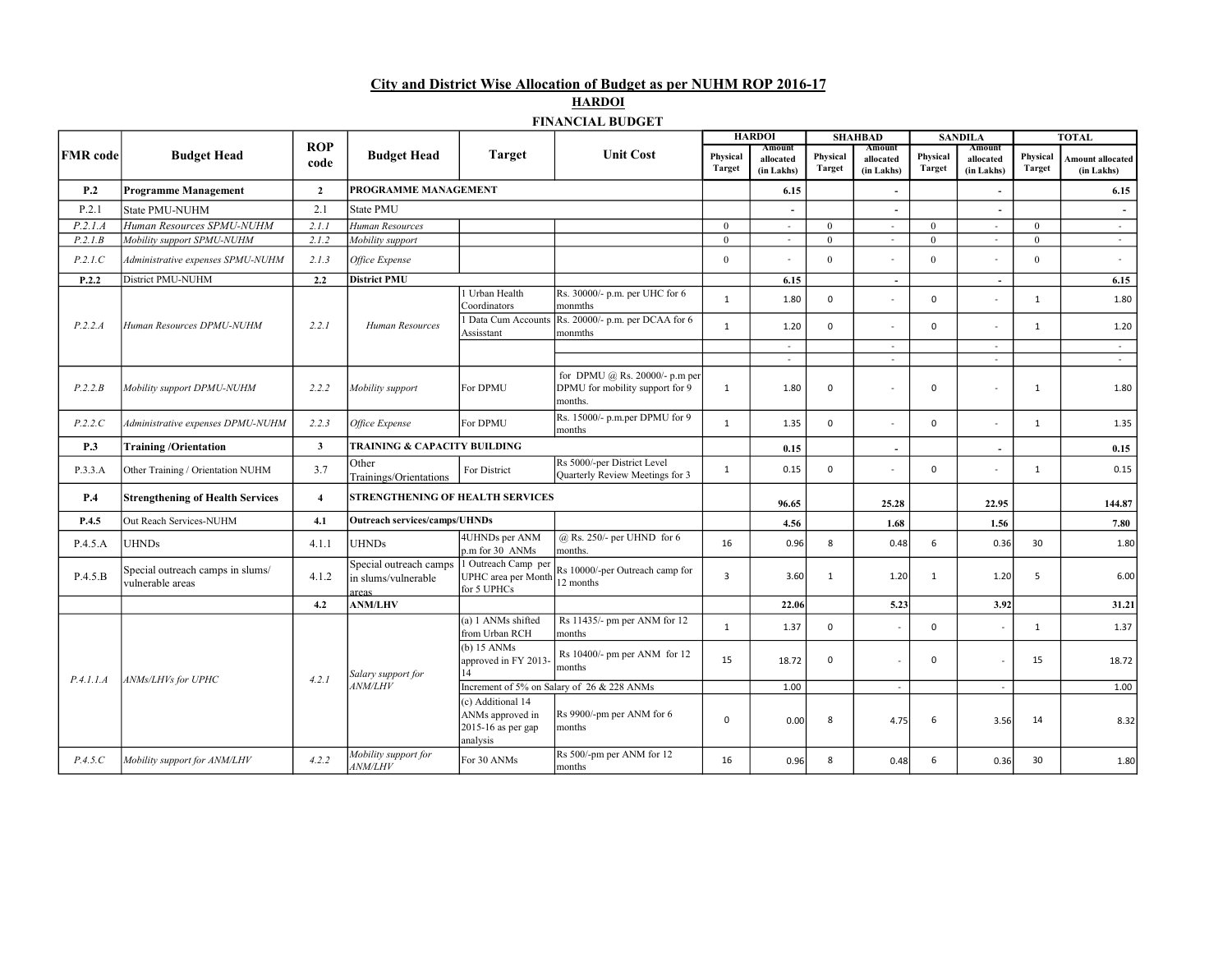## City and District Wise Allocation of Budget as per NUHM ROP 2016-17

# **HARDOI**

### FINANCIAL BUDGET

|                 |                                    |                    |                                                                                                |                                                           |                                                                                        |                           | <b>HARDOI</b>                     |                           | <b>SHAHBAD</b>                    |                           | <b>SANDILA</b>                    |                    | <b>TOTAL</b>                   |
|-----------------|------------------------------------|--------------------|------------------------------------------------------------------------------------------------|-----------------------------------------------------------|----------------------------------------------------------------------------------------|---------------------------|-----------------------------------|---------------------------|-----------------------------------|---------------------------|-----------------------------------|--------------------|--------------------------------|
| <b>FMR</b> code | <b>Budget Head</b>                 | <b>ROP</b><br>code | <b>Budget Head</b>                                                                             | <b>Target</b>                                             | <b>Unit Cost</b>                                                                       | Physical<br><b>Target</b> | Amount<br>allocated<br>(in Lakhs) | Physical<br><b>Target</b> | Amount<br>allocated<br>(in Lakhs) | Physical<br><b>Target</b> | Amount<br>allocated<br>(in Lakhs) | Physical<br>Target | Amount allocated<br>(in Lakhs) |
|                 |                                    | 4.3                | <b>Urban PHC (UPHC)</b>                                                                        |                                                           |                                                                                        |                           | 70.03                             |                           | 18.36                             |                           | 17.46                             |                    | 105.86                         |
| P.4.4.2.A       | Equipment for UPHC                 | 4.3.1              | Renovation/upgradation<br>of existing facility to<br><i><b>UPHC</b></i>                        | For Mini Autoclave,<br>Microscope &<br>Equipments to ANMs | Rs. 1.00 Lakh per UPHC for 5<br><b>UPHCs</b>                                           | $\overline{3}$            | 3.00                              | $\mathbf{1}$              | 1.00                              | $\mathbf{1}$              | 1.00                              | 5                  | 5.00                           |
| P.4.2.1.A       | UPHC-NC                            | 4.3.2              | <b>Building of new UPHC</b>                                                                    |                                                           |                                                                                        |                           |                                   |                           |                                   |                           |                                   |                    |                                |
|                 |                                    | 4.3.3              |                                                                                                |                                                           | Operation cost support for running UPHC (other than untied grants and medicines        |                           | 46.78                             |                           | 10.61                             |                           | 9.71                              |                    | 67.11                          |
|                 |                                    | 4.3.3.1            | Human Resource                                                                                 |                                                           |                                                                                        |                           | 38.86                             |                           | 7.97                              |                           | 7.97                              |                    | 54.81                          |
|                 |                                    |                    |                                                                                                | (a) 1 Fulltime MOs<br>shifted from Urban<br><b>RCH</b>    | Rs 41600/-p.m. Per MO for 12<br>months                                                 | $\overline{1}$            | 4.99                              | $\mathbf{0}$              | $\overline{\phantom{a}}$          | $\boldsymbol{0}$          | ÷.                                | $\mathbf{1}$       | 4.99                           |
|                 | P.4.1.3.1.A MO at UPHC Full-time   |                    |                                                                                                | (b) 1 Fulltime MOs<br>approved in 2013-<br>14&2014-15     | Rs 37800/month/MO for 12<br>months                                                     | $\overline{1}$            | 4.54                              | $\mathbf{0}$              | $\overline{\phantom{a}}$          | $\mathbf{0}$              | $\overline{a}$                    | $\mathbf{1}$       | 4.54                           |
|                 |                                    |                    |                                                                                                | Increment of 5% on Salary of 1 & 1 Mos                    |                                                                                        |                           | 0.48                              |                           | $\sim$                            |                           | $\sim$                            |                    | 0.48                           |
|                 |                                    | 4.3.3.1.1          | MO salary                                                                                      | (c) 3 Full time Mos<br>approved for new<br><b>UPHCs</b>   | Rs 36000/-p.m. per MO for 6<br>months                                                  | $\mathbf{1}$              | 2.16                              | $\mathbf{1}$              | 2.16                              | $\overline{1}$            | 2.16                              | $\overline{3}$     | 6.48                           |
|                 | P.4.1.3.1.B   MO at UPHC Part-time |                    |                                                                                                | (d) 2 Parttime MO                                         | Rs 21600/-p.m. Per MO for 12<br>months                                                 | $\overline{2}$            | 5.18                              | $\overline{0}$            | 0.00                              | $\theta$                  | 0.00                              | $\overline{2}$     | 5.18                           |
|                 |                                    |                    |                                                                                                | Increment of 5% on Salary of 2 Mos                        |                                                                                        |                           | 0.26                              |                           | $\sim$                            |                           |                                   |                    | 0.26                           |
|                 |                                    |                    |                                                                                                | (e) 3 Part time Mos<br>approved for new<br><b>UPHCs</b>   | Rs 21600/-p.m.per MO for 6<br>months                                                   | $\overline{1}$            | 1.30                              | 1                         | 1.30                              | $\overline{1}$            | 1.30                              | $\overline{3}$     | 3.89                           |
|                 | Staff nurse for UPHC               |                    |                                                                                                | (a) 1 Staff Nurses<br>shifted from Urban<br>RCH           | Rs 19060/-pm per SN for 12<br>months                                                   | $\mathbf{1}$              | 2.29                              | $\mathbf 0$               | $\overline{a}$                    | $\mathbf 0$               | $\sim$                            | $\mathbf{1}$       | 2.29                           |
| P.4.1.2.A       |                                    |                    |                                                                                                | (b) 2 Staff Nurses (2<br>SNs per UPHC for<br>1New UPHC)   | Rs 17325/-pm per SN for 12<br>months                                                   | $\overline{2}$            | 4.16                              | $\mathbf 0$               | $\overline{a}$                    | $\mathbf 0$               | $\sim$                            | $\overline{2}$     | 4.16                           |
|                 |                                    |                    |                                                                                                | Increment of 5% on Salary of 1 & 2 SNs                    |                                                                                        |                           | 0.32                              |                           | $\sim$                            |                           | $\sim$                            |                    | 0.32                           |
|                 |                                    |                    | Salary of paramedical&<br>nursing staff (Staff<br>Nurse/Lab<br>Technician/Pharmcist/Ot<br>her) | for 3 New UPHC                                            | (c) $2 \text{ SNs}$ per UPHCs $\text{Rs } 16500$ /-pm per SN for 6 months              | $\overline{2}$            | 1.98                              | $\overline{2}$            | 1.98                              | $\overline{2}$            | 1.98                              | 6                  | 5.94                           |
|                 |                                    | 4.3.3.1.2          |                                                                                                | (d) 2 Pharmacist                                          | Rs 17325/-pm per Pharmacist for<br>12 months                                           | $\overline{2}$            | 4.16                              | $\mathsf 0$               |                                   | $\mathbf 0$               |                                   | $\overline{2}$     | 4.16                           |
| P.4.1.6.4       | Pharmacists at UPHC                |                    |                                                                                                | Increment of 5% on Salary of 2 Pharmacist                 |                                                                                        |                           | 0.21                              |                           | 0.00                              |                           | 0.00                              |                    | 0.21                           |
|                 |                                    |                    |                                                                                                | (e)1 Pharmacist per<br>UPHC for 3 new<br><b>UPHC</b>      | Rs 16500/-pm per Pharmacist for<br>6 months                                            | $\mathbf{1}$              | 0.99                              | $\mathbf{1}$              | 0.99                              | $\mathbf{1}$              | 0.99                              | $\overline{3}$     | 2.97                           |
|                 | Lab Technicians at UPHC            |                    |                                                                                                | (f) 2 Lab Technician                                      | Rs12400 /-pm per Lab Technician<br>for 12 months                                       | $\overline{2}$            | 2.98                              | $\mathsf 0$               |                                   | $\mathbf 0$               |                                   | $\overline{2}$     | 2.98                           |
| P.4.1.5.A       |                                    |                    |                                                                                                | Increment of 5% on Salary of 2 LTs                        |                                                                                        |                           | 0.15                              |                           | 0.00                              |                           | 0.00                              |                    | 0.15                           |
|                 |                                    |                    |                                                                                                | (g)1 Lab Technician<br>per UPHC for 3 new<br><b>UPHCs</b> | Rs 11800/-pm per Lab Technician<br>for 6 months                                        | $\mathbf{1}$              | 0.71                              | $\mathbf{1}$              | 0.71                              | 1                         | 0.71                              | $\overline{3}$     | 2.12                           |
| P.4.1.10.A      | Other Support staff-NUHM           | 4.3.3.1.3          | Salary of support staff<br>(non clinical staff)                                                | Position not<br>Approved. Lumpsum<br>amount approved for  | Rs 5717/- p.m. per Sweeper cum<br>Chowkidarfor 4 Sweeper cum<br>Chowkidar for 6 months | $\mathbf{1}$              | 0.34                              | 0                         |                                   | $\Omega$                  |                                   | $\mathbf{1}$       | 0.34                           |
|                 |                                    |                    |                                                                                                | outsourcing support<br>staff services.Budget              | Rs 14000/-pm per UPHC for<br>support staff for 6 months                                | $\overline{2}$            | 1.68                              | $\mathbf{1}$              | 0.84                              | $\mathbf{1}$              | 0.84                              | $\overline{a}$     | 3.36                           |